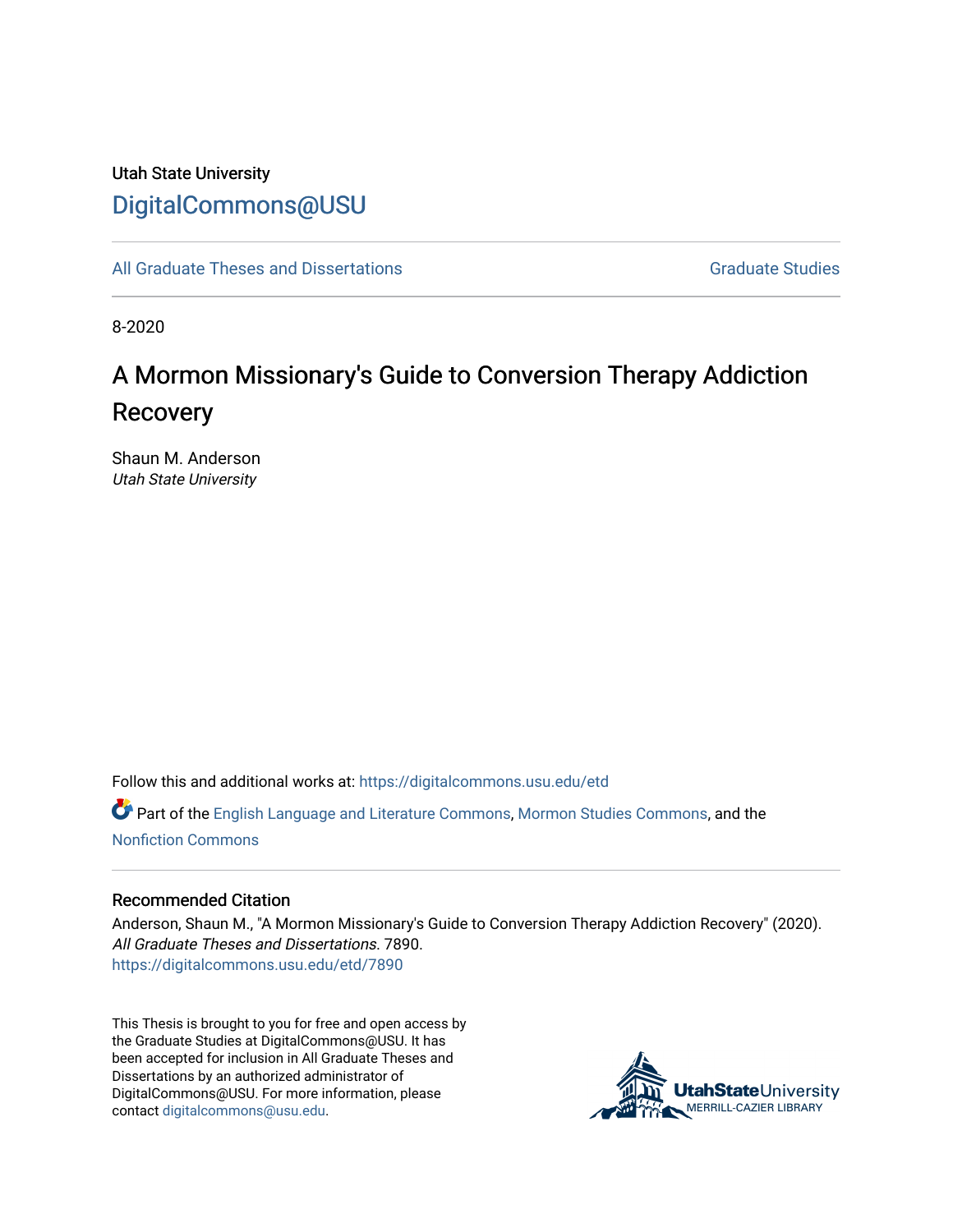### A MORMON MISSIONARY'S GUIDE TO CONVERSION THERAPY ADDICTION

### RECOVERY

by

## Shaun M. Anderson

A thesis submitted in partial fulfillment of the requirements for the degree

of

## MASTER OF SCIENCE

in

English

 $\mathcal{L}_\text{max}$  and the contract of the contract of the contract of the contract of the contract of the contract of the contract of the contract of the contract of the contract of the contract of the contract of the contrac

 $\mathcal{L}_\mathcal{L}$  , and the contribution of the contribution of  $\mathcal{L}_\mathcal{L}$ 

Approved:

Major Professor Committee Member

Jennifer Sinor, Ph.D. Michael Sowder, Ph.D.

Committee Member

Paul Crumbley, Ph.D.<br>
Committee Member<br>
Committee Member<br>
Committee Member

Richard S. Inouye, Ph.D. Vice Provost for Graduate Studies

 $\mathcal{L}_\text{max}$ 

UTAH STATE UNIVERSITY Logan, Utah

2020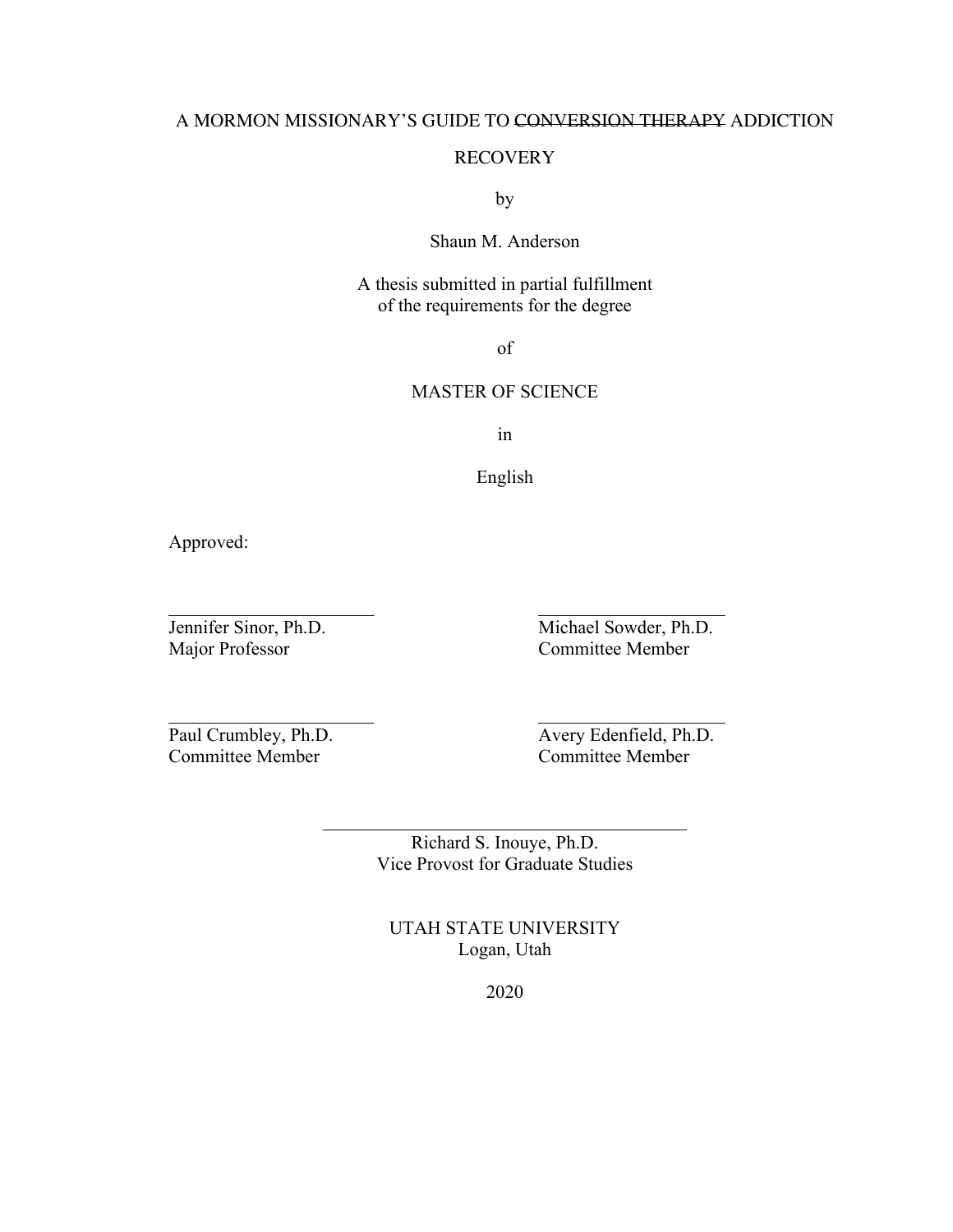Copyright © Shaun Anderson 2020

All Rights Reserved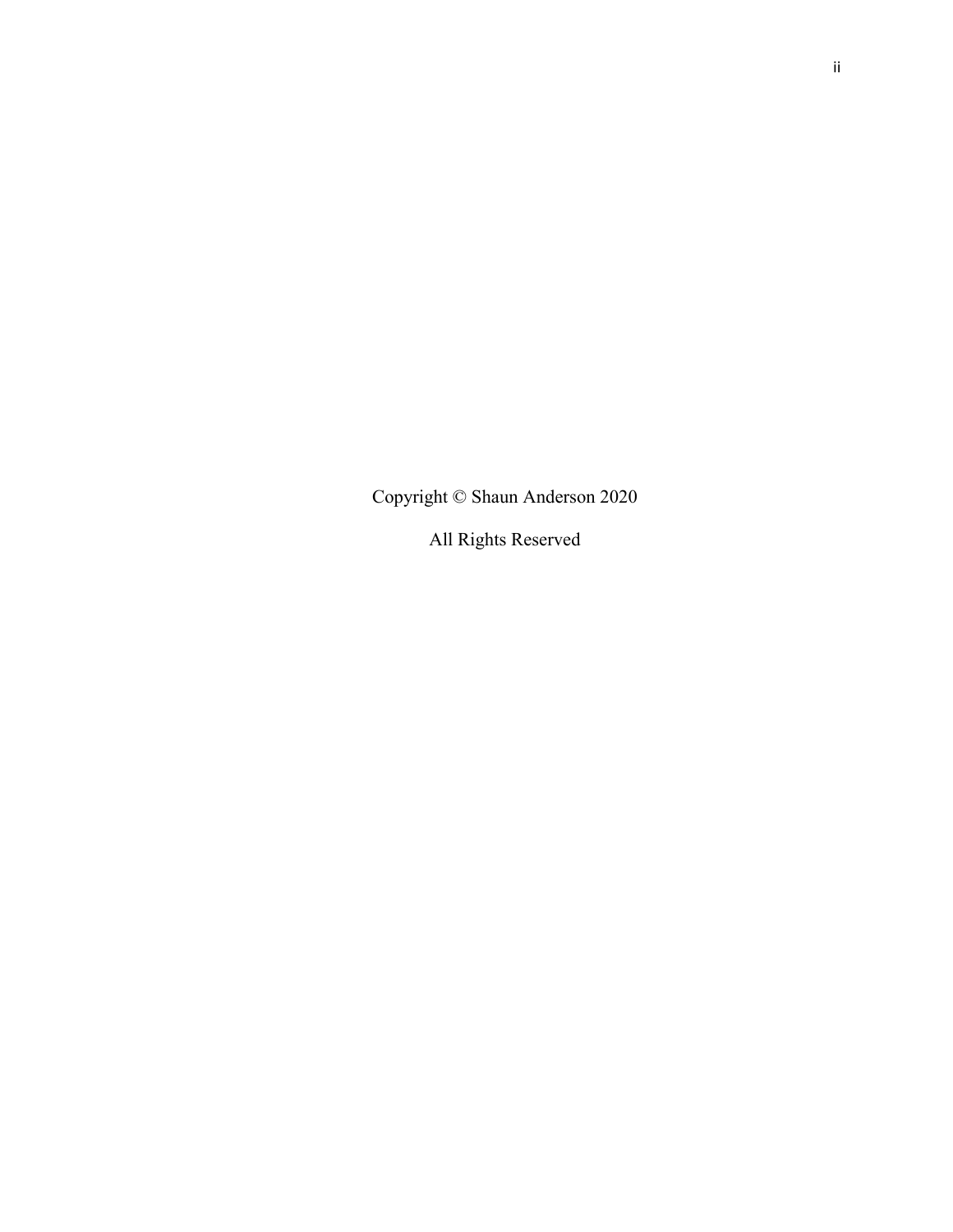#### **ABSTRACT**

#### A Gay Mormon's Guide to Conversion Therapy Addiction Recovery

by

Shaun M. Anderson, Master of Science

Utah State University, 2020

Major Professor: Dr. Jennifer Sinor Department: English

This collection of essays explores my experience as a gay Mormon missionary, studying the Mormon Church's Addiction Recovery Program in an effort to alter my sexuality. The initial four essays take place during the two years that I lived in Southern California, as a Mormon missionary. They present the text of the *LDS Family Services Addiction Recovery Program* workbook, with my own thoughts, experiences, and stories driven into the margins. Through these four essays, I demonstrate the hope, anguish, and longing of a man who wants to live as a righteous Mormon man. The final essay explores the year after my mission, when I returned to Utah State University, and began the process of leaving the Mormon Church.

This thesis explores the damage of conversion therapy, and stands as a testament against the practice of conversion therapy in any of its insidious forms. My aim is to hold institutions who encourage the practice of conversion therapy accountable, while simultaneously creating a space of validation and understanding for survivors of conversion therapy.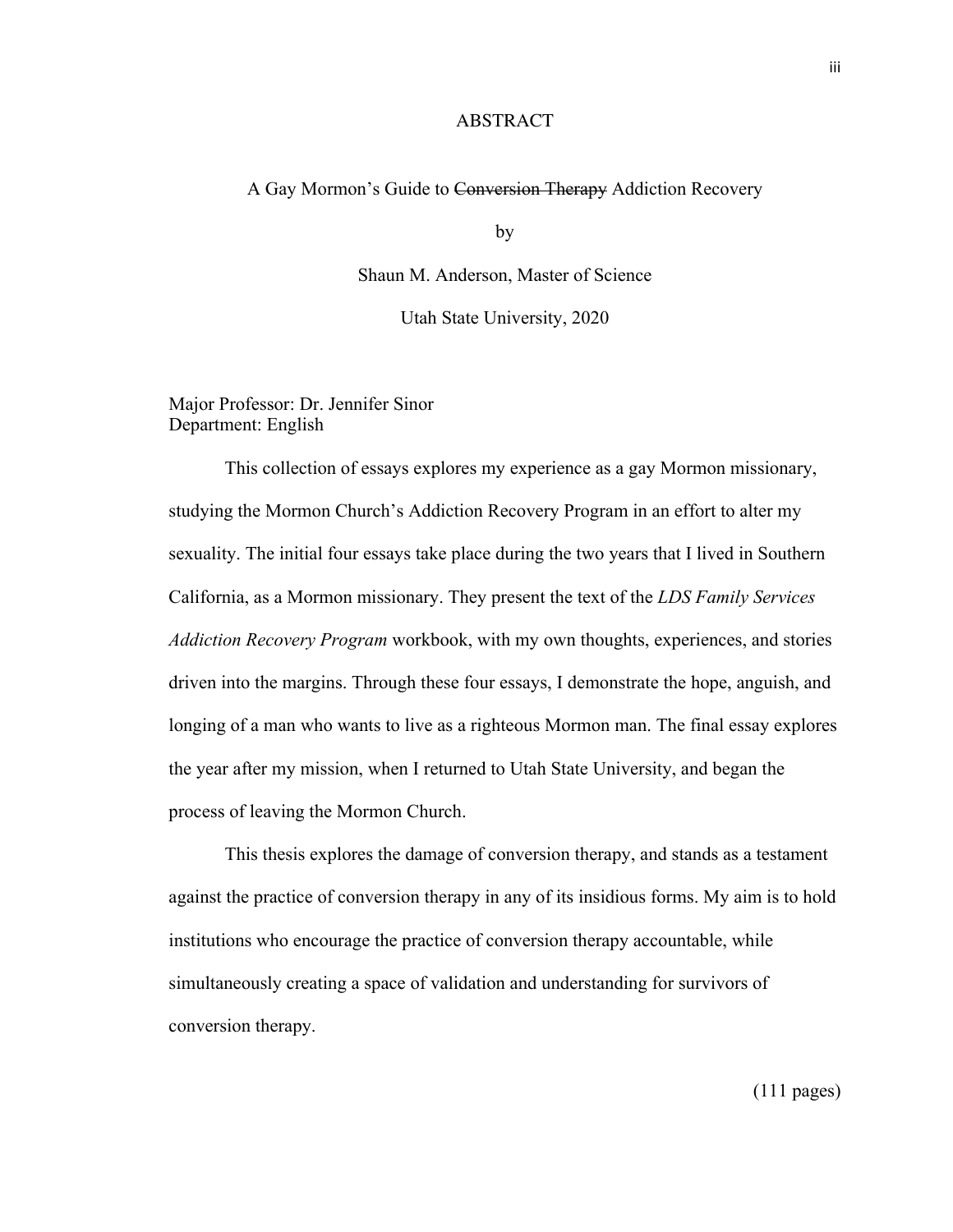#### PUBLIC ABSTRACT

# A Mormon Missionary's Guide to Conversion Therapy Addiction Recovery Shaun M. Anderson

This collection of essays explores my experience as a gay Mormon missionary, when I studied the Mormon Church's Addiction Recovery Program in an attempt to alter my sexuality. The initial four essays take place during the two years that I lived in Southern California as a Mormon missionary from 2011-2013. They present the text of the *LDS Family Services Addiction Recovery Program* workbook, with my own thoughts, experiences, and stories driven into the margins. Through these four essays, I demonstrate the hope, anguish, and longing of a gay man who desperately wants to live the model of a righteous Mormon man.

The final essay explores the year after my mission, when I returned to Utah State University, and began the process of leaving the Mormon Church. In this essay, I abandon the text of the workbook to create a space for my own story, mirroring my experience leaving the Mormon Church.

This work explores the damage of conversion therapy, and stands as a testament against the practice of conversion therapy in all of its insidious forms. My aim is to hold institutions who encourage conversion therapy accountable for the harm they create, while simultaneously creating a space of validation and understanding for survivors of conversion therapy.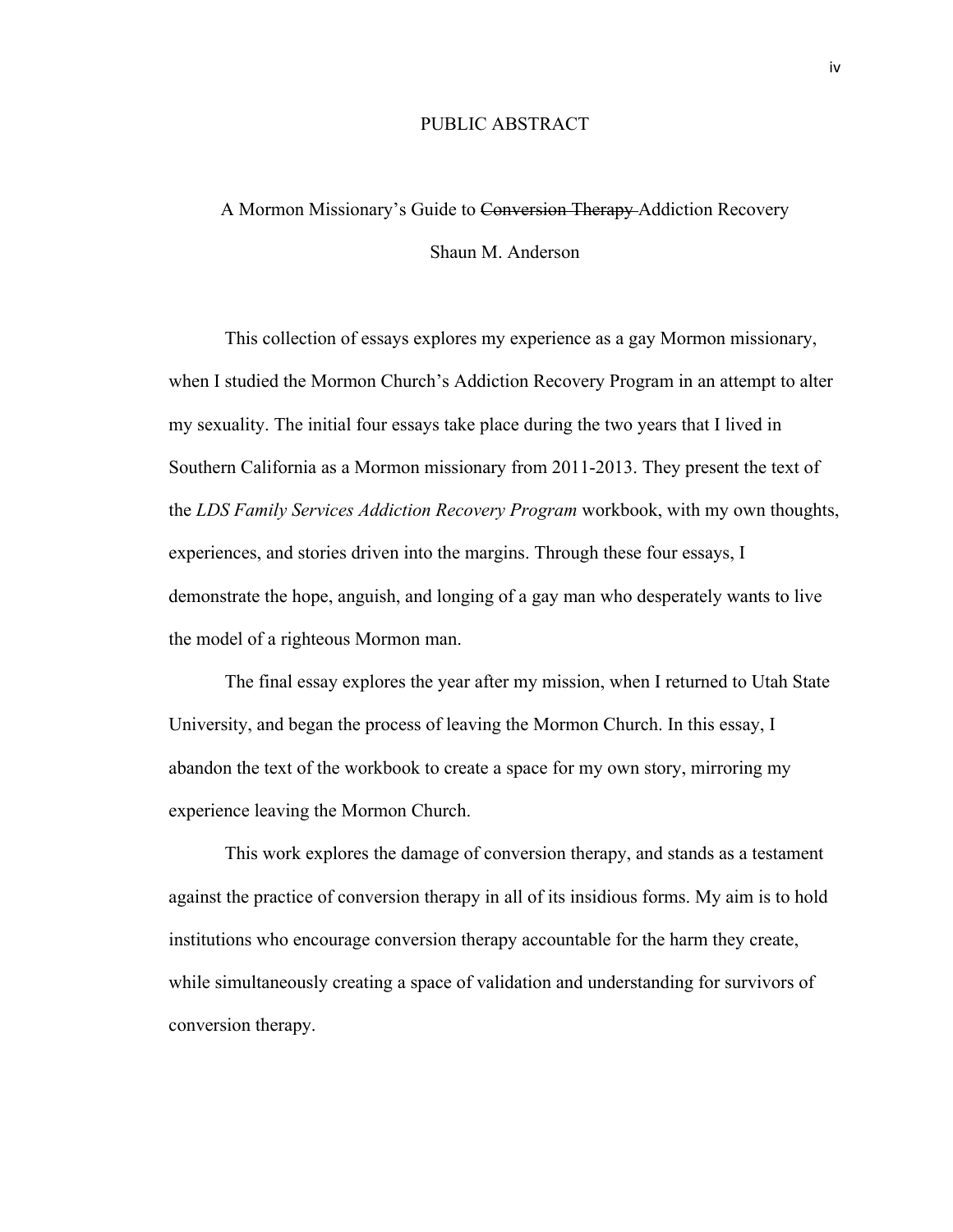#### ACKNOWLEDGMENTS

Thanks to my thesis chair, Dr. Jennifer Sinor, who has helped me find and understand the work that I love. Her mentorship has altered the direction of my life and my work. I would also like to thank my thesis committee members, Drs. Michael Sowder, Paul Crumbley, and Avery Edenfield, for their patience as this thesis has evolved and changed. Their guidance and mentorship have supported me through this project.

My work found its form thanks to the feedback of my writers group: Brittney Allen, Alyssa Alexander, Emerson James, and Brady Maynes. Thank you for your constant care for and faith in this project.

Special thanks to my husband and partner, Joshua Hortin, who has read, complimented, and critiqued countless drafts of this project. Thank you for your patience in the course of this project and this program. Thank you for continuing to stand by my side.

Shaun M. Anderson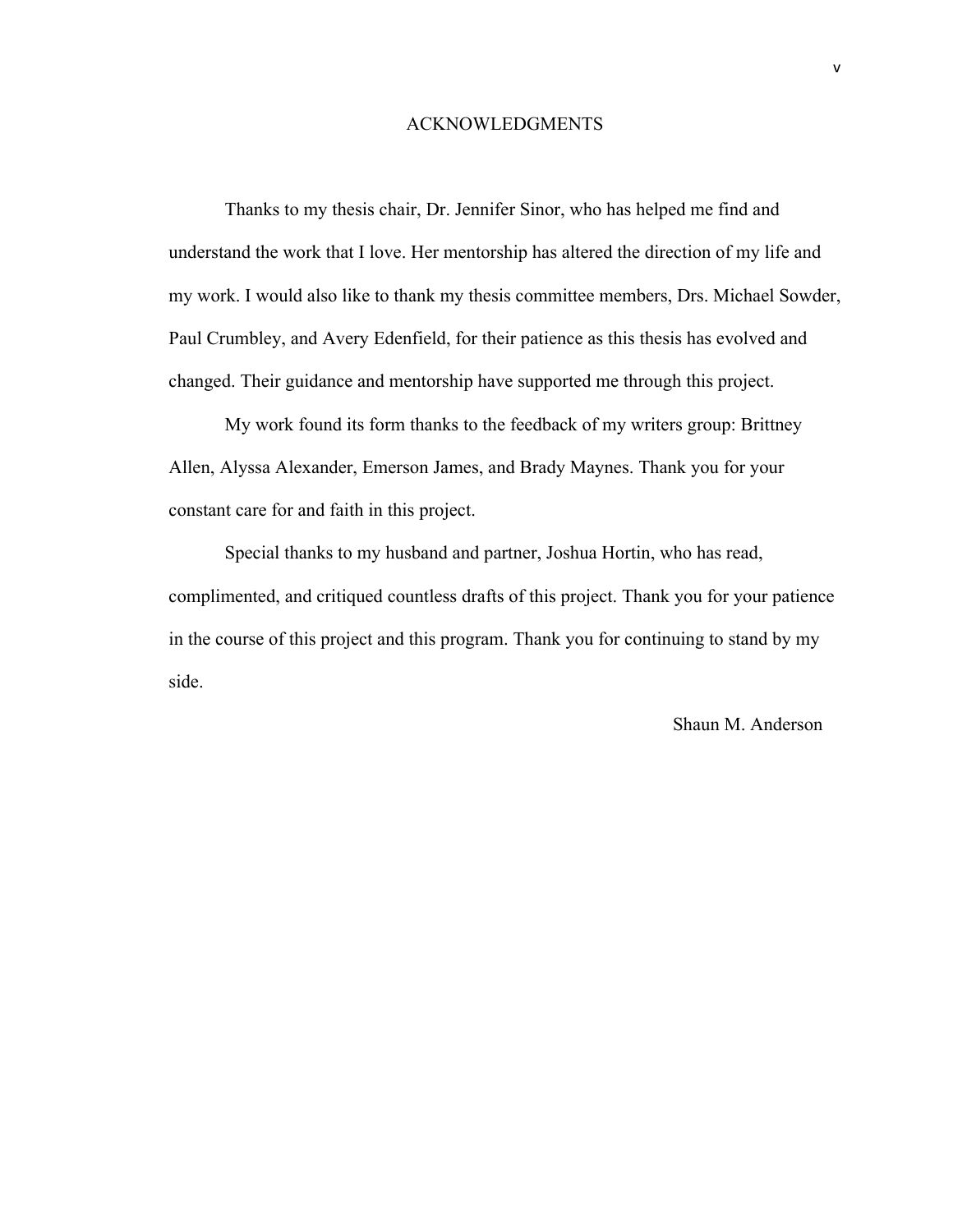# **CONTENTS**

| <b>CHAPTER</b> |  |
|----------------|--|
|                |  |
|                |  |
|                |  |
|                |  |
|                |  |
|                |  |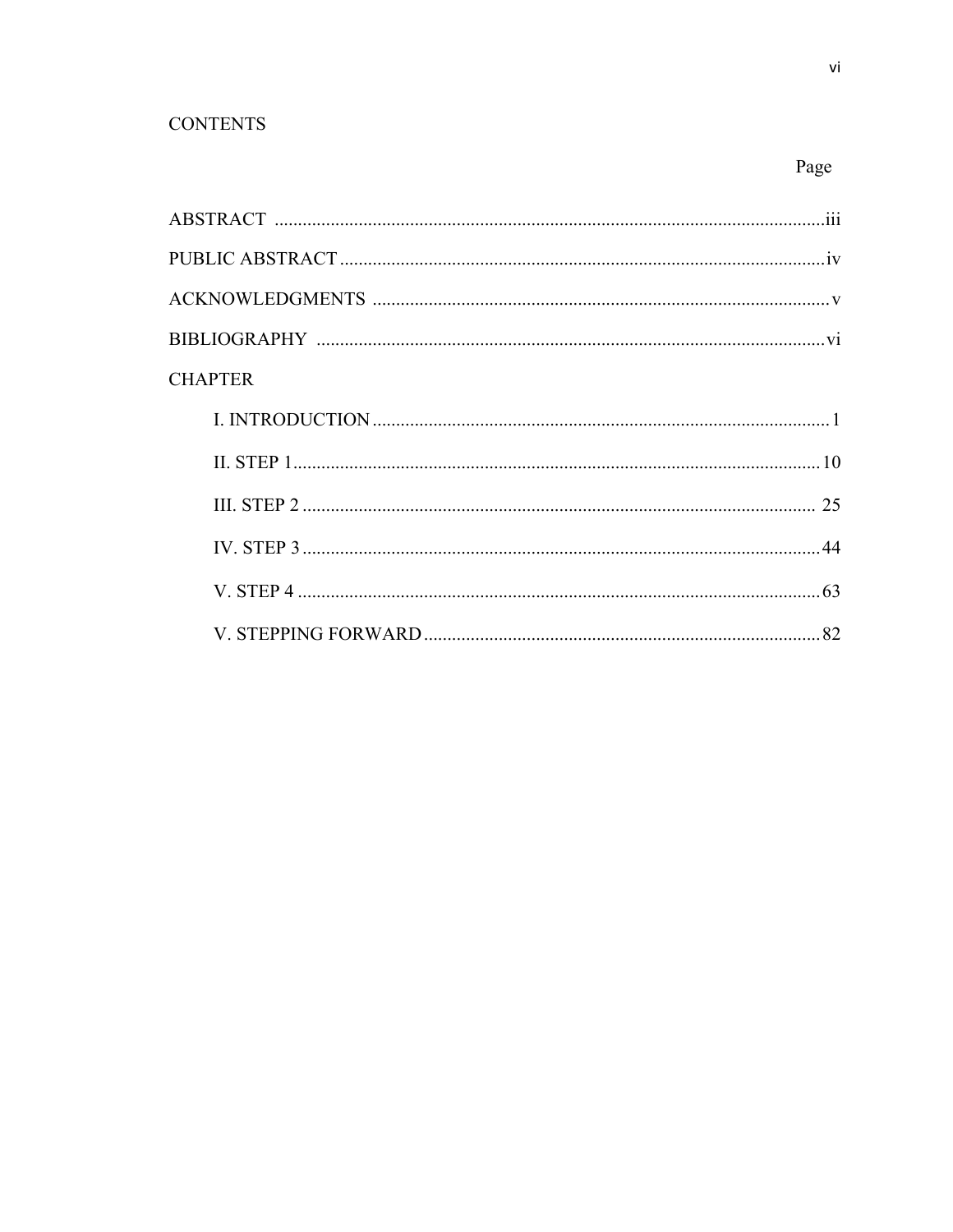#### BIBLIOGRAPHY

Arceneaux, Michael. *I Can't Date Jesus*. New York, Simon and Schuster, Inc., 2018.

Blackburn, Julia. *Old Man Goya*. New York, Random House, Inc., 2002.

Burroughs, Augusten. *Running with Scissors*. New York, Picador, 2002.

Church of Jesus Christ, The. *Preach My Gospel*. Mill Pond Press, 2004.

- ---. *LDS Family Services Addiction Recovery Program*. Intellectual Reserve, Inc., 2005.
- Conley, Garrard. *Boy Erased: A Memoir of Identity, Faith, and Family*. New York, Riverhead Books, 2016.
- Crosby, Christina. *A Body Undone: Living on After Great Pain*. New York, New York University Press, 2016.
- Doty, Mark. *Firebird*. New York, HarperCollins, 1999.
- ---. *Heaven's Coast*. New York, HarperCollins, 1996.
- ---. Mark, *Still Life with Oysters and Lemon*. Boston, Beacon Press, 2001.
- Downs, Alan. *The Velvet Rage: Overcoming the Pain of Growing up Gay in a Straight Man's World.* Boston, Da Capo Press, 2012.
- Dyer, Geoff. *Out of Sheer Rage [Wrestling with D. H. Lawrence]*. New York, Picador, 1997.
- Gajdics, Peter. *The Inheritance of Shame*. Long Beach, Brown Paper Press, 2017.
- Jone, E. Scott. *Open: A Memoir of Faith, Family, and Sexuality in the Heartland*. Oklahoma City, Literati Press, 2018.
- Karr, Mary. *Lit*. New York, HarperCollins, 2009.
- Legler, Casey. *Godspeed*. New York, Simon and Schuster, Inc., 2018.
- Lipton, Eunice. *Alias Olympia: A Woman's Search for Manet's Notorious Model and Her Own Desire*. Ithaca, Cornell University Press, 1992.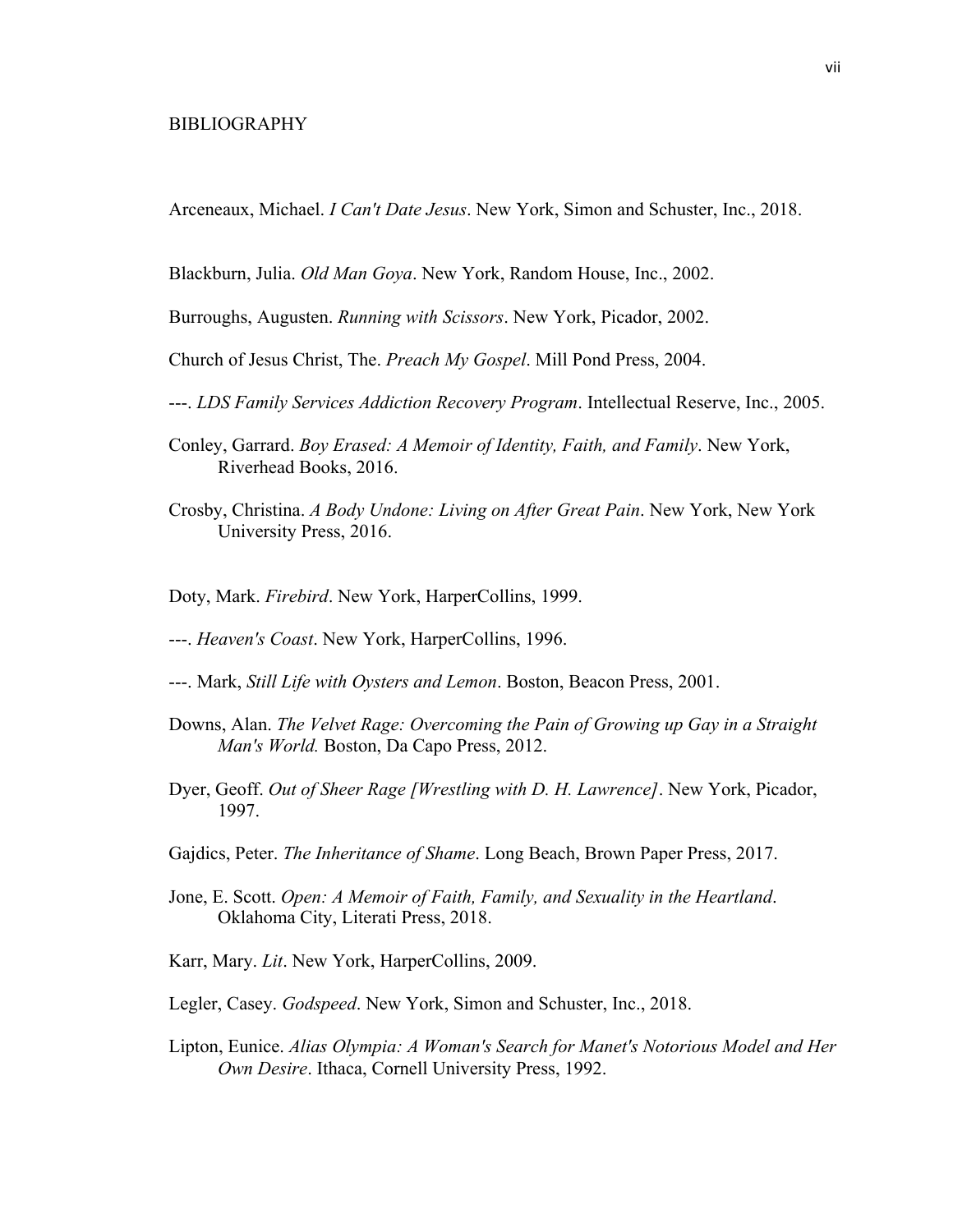- Nelson, Maggie. *The Art of Cruelty: A Reckoning*. New York, W. W. Norton & Company, Inc., 2011.
- Shears, Jake. *Boys Keep Swinging*. New York, Simon and Schuster, Inc., 2018.
- Sinor, Jennifer. *Letters Like the Day: On Reading Georgia O'Keeffe*. Albuquerque, University of New Mexico Press. 2017.
- Tonstad, Marie Linn. *Queer Theology*. Eugene, Cascade Companions 40, 2018.
- Van Meter, Ryan. *If You Knew Then What I Know Now*. Sarabande Books, 2011.
- White, Erin O. *Given Up for You*. Madison, University of Wisconsin Press, 2018.
- Williams, Terry Tempest. *Leap*. New York, Random House, 2000.
- ---. *Refuge: An Unnatural History of Family and Place*. New York, Random House, 1991.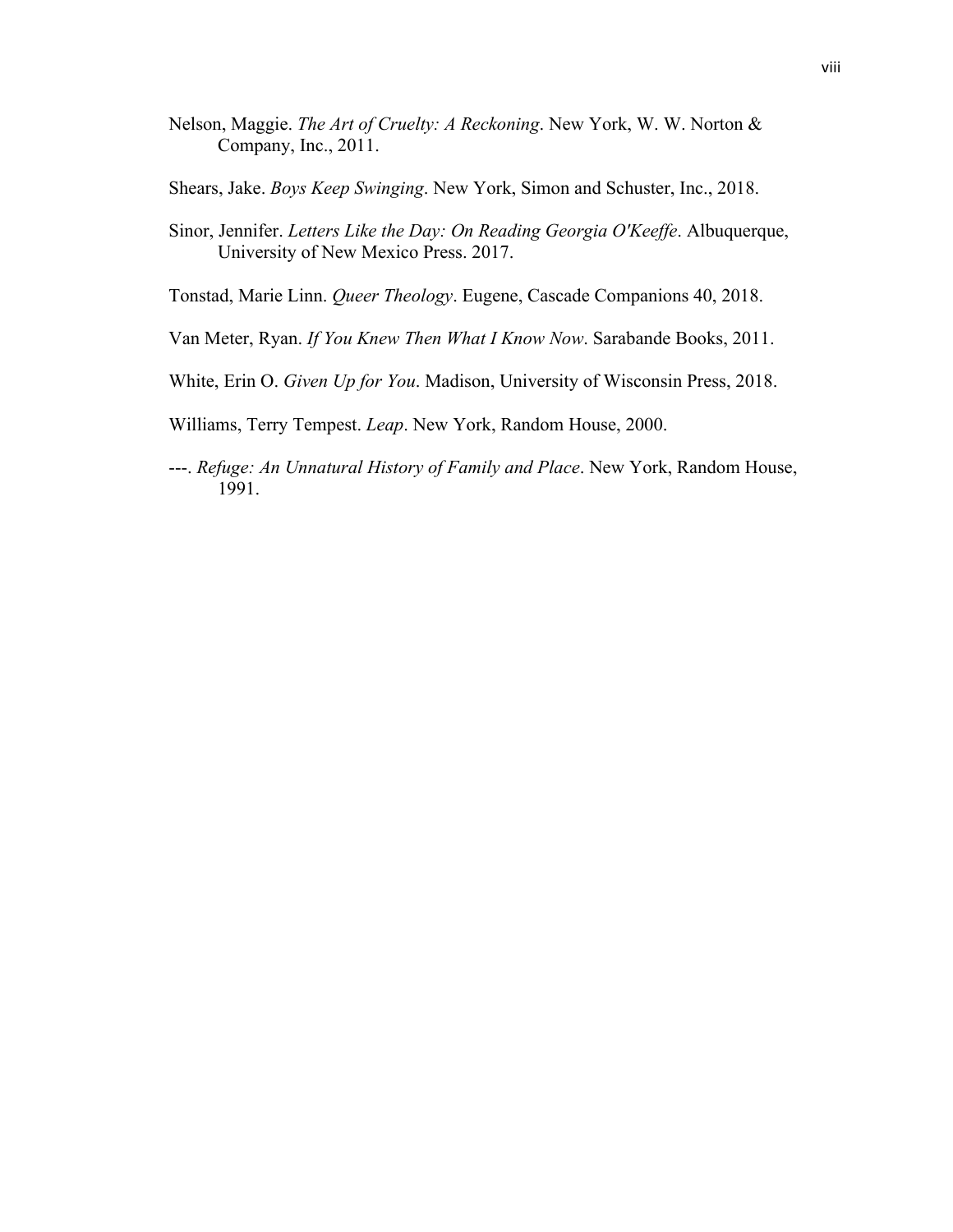#### INTRODUCTION

As President Cook stepped into the church gymnasium filled with missionaries in black suits and white shirts, I knew he was looking for me. I sat at a table near the door, pressed in between two larger, burlier missionaries who had lived in Southern California for months longer than I had. Their experience, their body mass, their overall worthiness to be here as Mormon missionaries set them apart from me: the missionary who had called President Cook a few days ago to confess that he felt attracted to other men.

President Cook's eyes landed on me, and he sped across the gym, ignoring the other missionaries around us, all trying to catch his attention and earn his favor.

"How are you doing, Elder Anderson?" President Cook asked, bending in between me the missionary to my right.

Aware of the attention of the missionaries on each side, I shrugged him off with a brief and nervous, "I'm fine."

President Cook accepted this statement, and walked to the front of the room where he started our day-long missionary training meeting. I stayed seated at my table on the side of the room, pretending to listen and take notes.

When I had called President Cook, I had asked him to send me home, afraid that my attractions made me unworthy to serve as a missionary. President Cook had refused, telling me that we would talk at this meeting. Now that I had told him I was fine, I worried that he would let it go, and my chance to return home from my mission would be lost.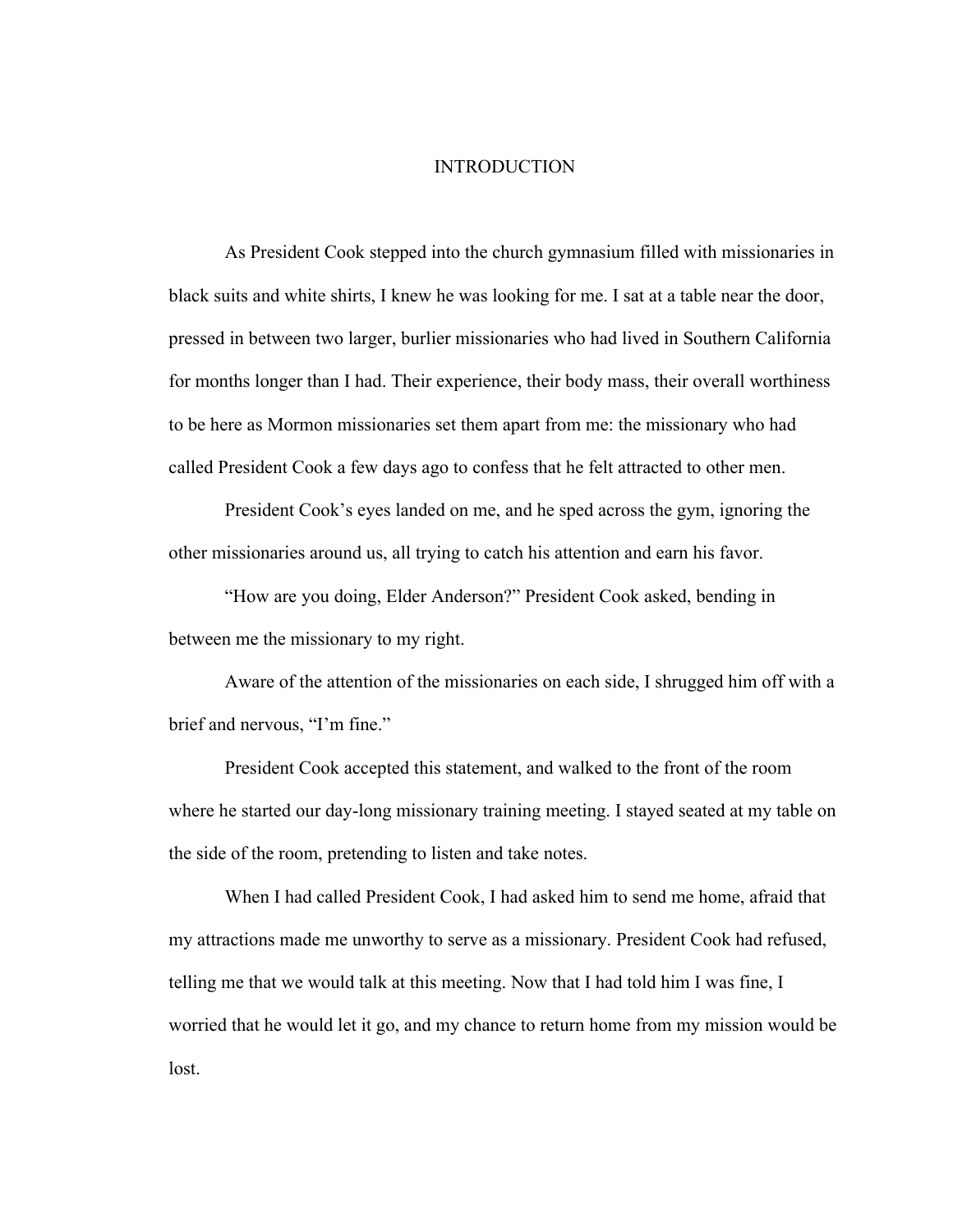As the meeting closed, President Cook gathered the missionaries at the back of the gym for a picture. When the photographer asked us to angle in and get closer, I looked out, and saw President Cook watching me, inching my body closer to another man's body.

As President Cook and I watched one another, I tried to convey all of the pain I felt, as a man struggling with same-gender attraction who lived in Southern California, where, just two years earlier, the religion that I represented had funneled millions of dollars into preventing the legalization of same-sex marriage. Some fragment of that anguish must have passed between us, because President Cook's smile crumpled, and he looked away.

Once more, President Cook hurried to me, as soon as he could. This time, he led me out of the church gym through the hallways to his office, where he settled in behind his desk, and gestured for me to sit in a chair across from him.

"It breaks my heart," President Cook started after waiting to see if I would break the silence, "that you have been carrying this for so long, without telling anyone."

I sat silent, unsure what to say. At this point, I had barely admitted my attractions to myself.

He didn't send me home from my mission. The one sexual experience I had was with an older cousin, when I was six. President Cook told me that didn't count as acting on my feelings of same-gender attraction, and, even though I couldn't quite believe him, I wanted to. He told me that since I had never acted on these feelings, I was a worthy missionary, just like the other missionaries out there in the gymnasium, the burly ones, and the ones whose bodies pressed in on me, while we lined up for pictures.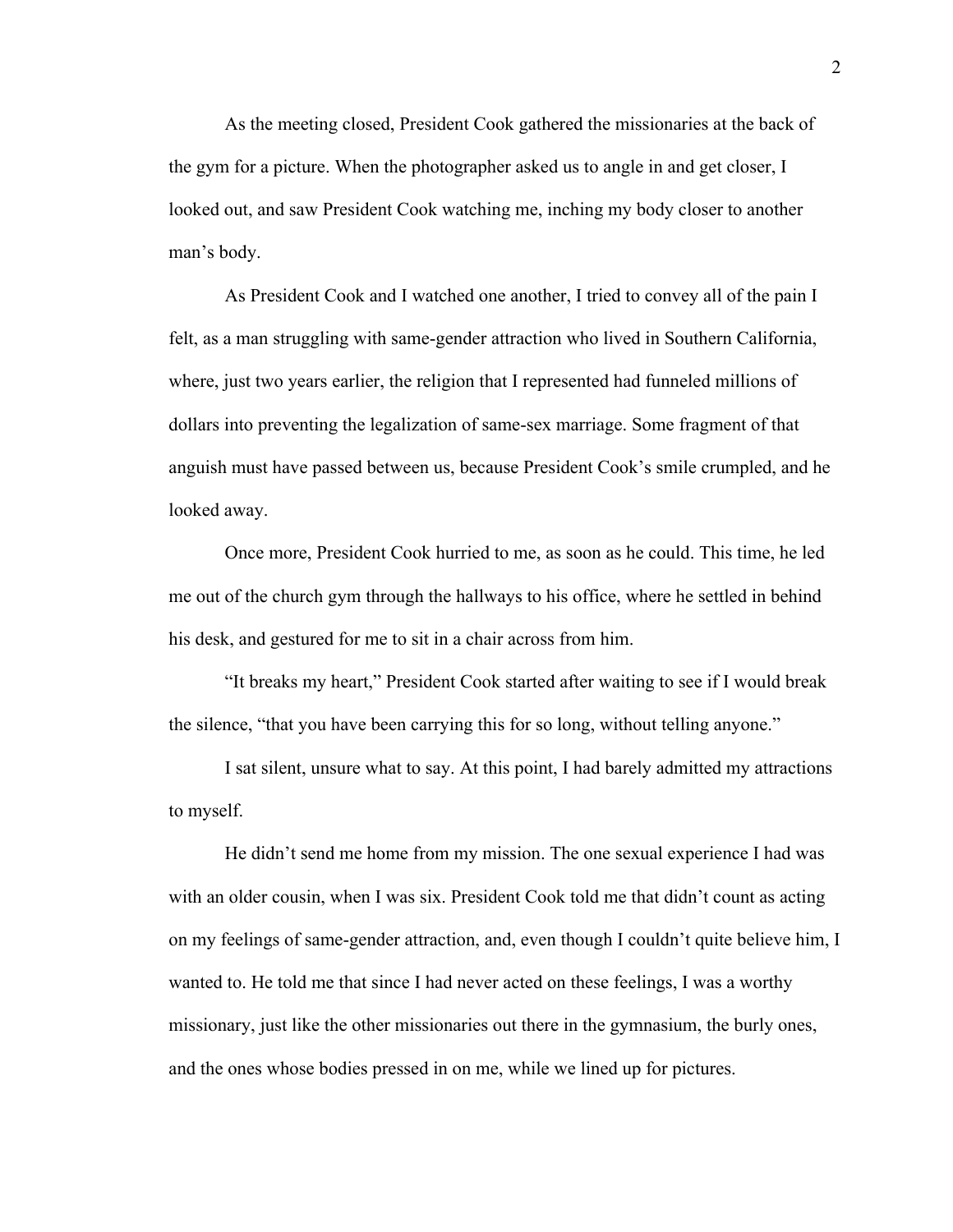"I just can't stop thinking about men," I replied, after he finished trying to comfort me.

"That's because this is an addiction," President Cook said, opening a desk drawer. "You are addicted to men."

He pulled a glossy spiral bound book out from the drawer and held it out to me. Across the front were the words: *LDS Family Services Addiction Recovery Program: A Guide to Addiction Recovery and Healing*. I would later write in my own handwriting on the cover the words: "Shaun Michael Anderson" and "Philippians 4:13 'I can do all things through Christ, which strengtheneth me.'"

"No one has a deeper understanding of the repentance process than an addict," President Cook said, as I took the Addiction Recovery Program workbook into my own hands. "Work through these steps, and I promise that you will begin to heal."

The following essays demonstrate the desperation of a Mormon missionary working to alter his sexual attractions. President Cook never sent me home. I gave two years of my life to the Mormon Church, living as a Mormon missionary. There is no proper way to describe what a Mormon mission experience is. When I stepped off the plane in California, I knew no one in the area. I would spend the next two years within sight and sound of a roommate. Even when my roommate and I would return to our apartment—at 9:30 pm sharp—we had to stay close, sleeping in the same room but not the same bed—a mission rule literally states, "same room but not same bed." My contact with my family was restricted to two phone calls a year—Christmas Day and Mother's Day—and weekly emails or letters.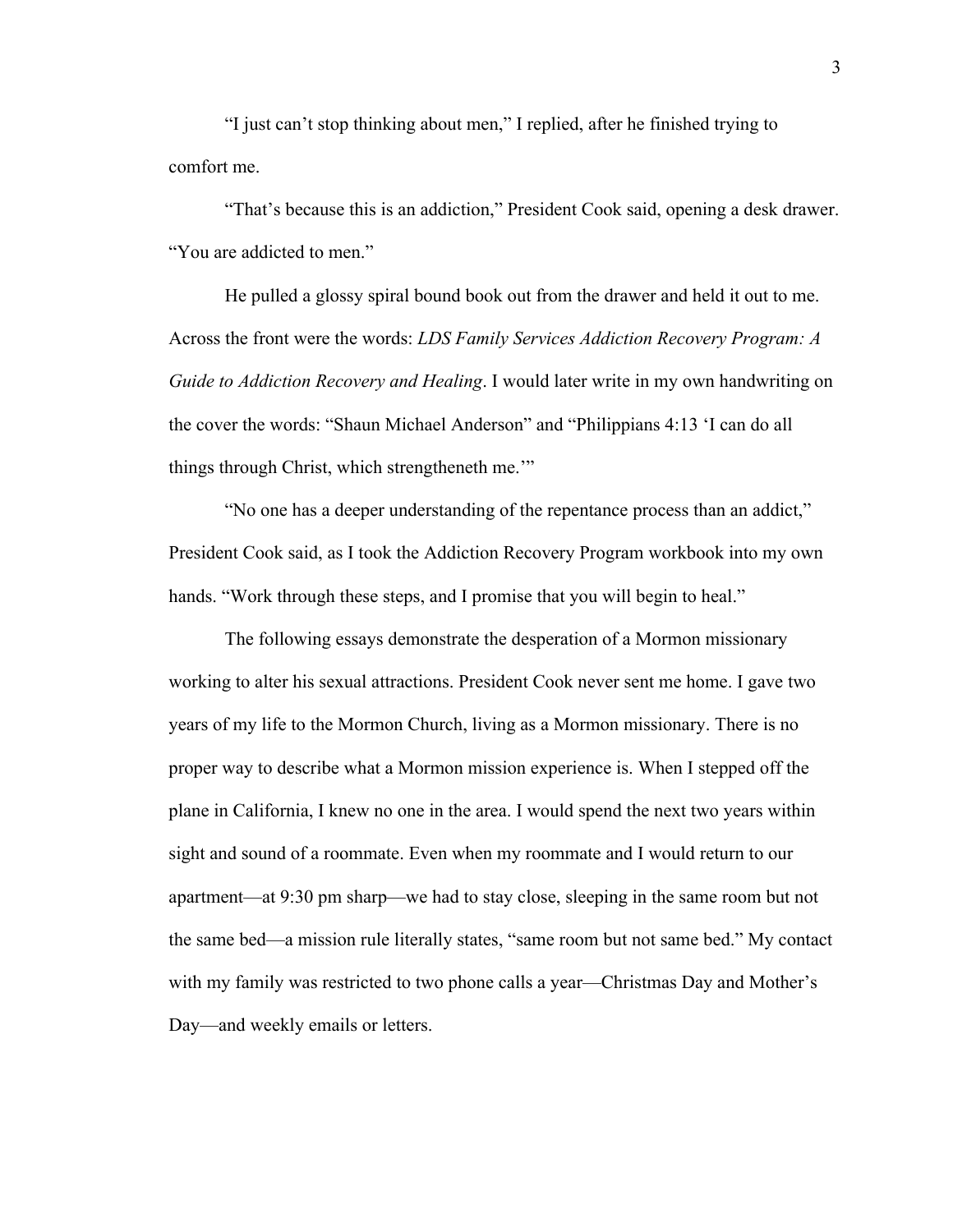Missionaries are commanded to shed their first names. Men assume the title Elder. Women assume the title Sister. I worked to destroy my identity as Shaun Michael Anderson in order to step into this new creation: Elder Anderson.

I reach back to this space of fractured identity and written self-flagellation to explore the seeds of shame, planted through years of church attendance and harvested between the pages of the *Addiction Recovery Program* workbook. Although the workbook did not work in the ways that President Cook had intended, cramming myself and my words into the margins and into the open answer portions of the text taught me the power honest writing has to lead to genuine healing.

The first four essays of this thesis rely on the actual text of the workbook. The formatting matches the exact text that I studied and prayed about throughout my two years as a Mormon missionary. I've transcribed the exact text of the Addiction Recovery Program workbook, with a few minor exceptions. My own words and my own stories are forced to the margins, surrounding the primary text. Although I didn't understand this at the time, the need for my stories to exist in the margins demonstrates the clear fact that the Addiction Recovery Program workbook was never designed for a queer voice. The only spaces where the workbook invites my voice in is in the "Study and Understanding" sections at the end of each chapter. This forced marginalization reveals there has never been space for a queer voice inside the church. These essays require the words of the Mormon Church. Nothing else could so clearly demonstrate the fruitlessness of a twentyyear-old gay man pleading with God to allow an Addiction Recovery Program to act as a twisted form of conversion therapy.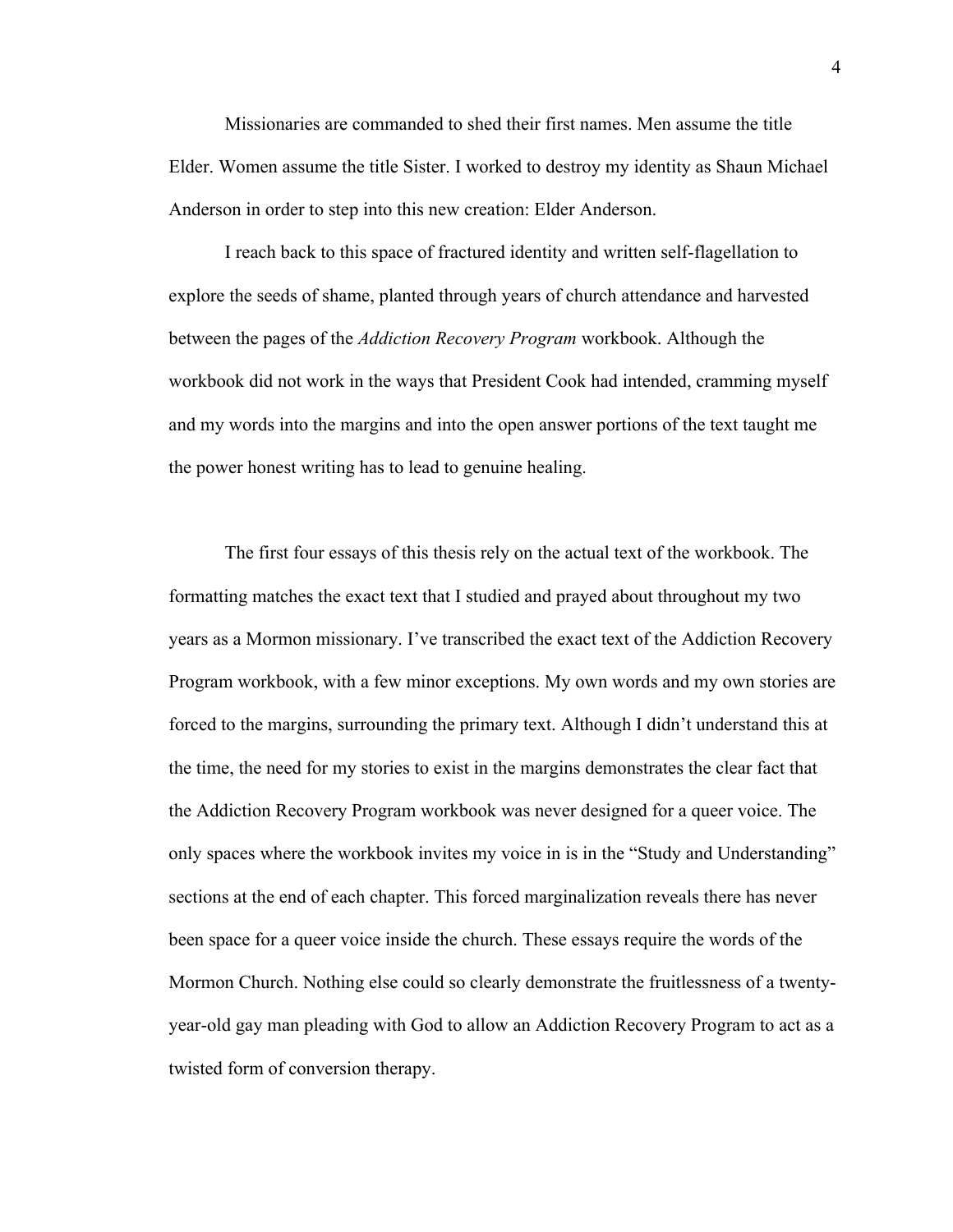Exploring my time as a Mormon missionary grows more challenging because of the forced bifurcation that occurs within each individual who enters the mission program. The intentional dropping of family, friends, and name creates a second identity who must also exist on the page. The marginal comments and responses throughout the initial four essays show the battleground between these two identities. Elder Anderson writes with faith, condemnation, and Mormon doctrine, as he tries to live his life with exact obedience to the commandments of God and the rules of the missionary handbook. Shaun enters the page with fear, questions, and an inability to let go of the first man he loved. Throughout the essays these two identities struggle to discover the definition of happiness.

Both Elder Anderson and Shaun—the identity Elder Anderson wanted so badly to kill—work together to write the first essay of this thesis. Elder Anderson rises with faith in the process of Addiction Recovery. He tries to demonstrate how his attractions exist as an addiction that can be overcome with the help of prayer and religion. Shaun settles in, questioning and persistent, wondering if abandoning love and attraction will actually appease God.

In the second essay, Elder Anderson and Shaun continue their battle. Elder Anderson, hurtles doctrine at Shaun, while Shaun prays for some sort of peace. As the essay winds down, Elder Anderson recognizes that he must kill himself in order to kill Shaun and the same-sex attractions. In this space of suicidal ideation, a third voice begins to speak in redacted text. This new voice is my own current voice, utilizing the secondperson narrative perspective to reach back to the torn man contemplating his own death. This voice can only exist in redactions, because I can never go back and change what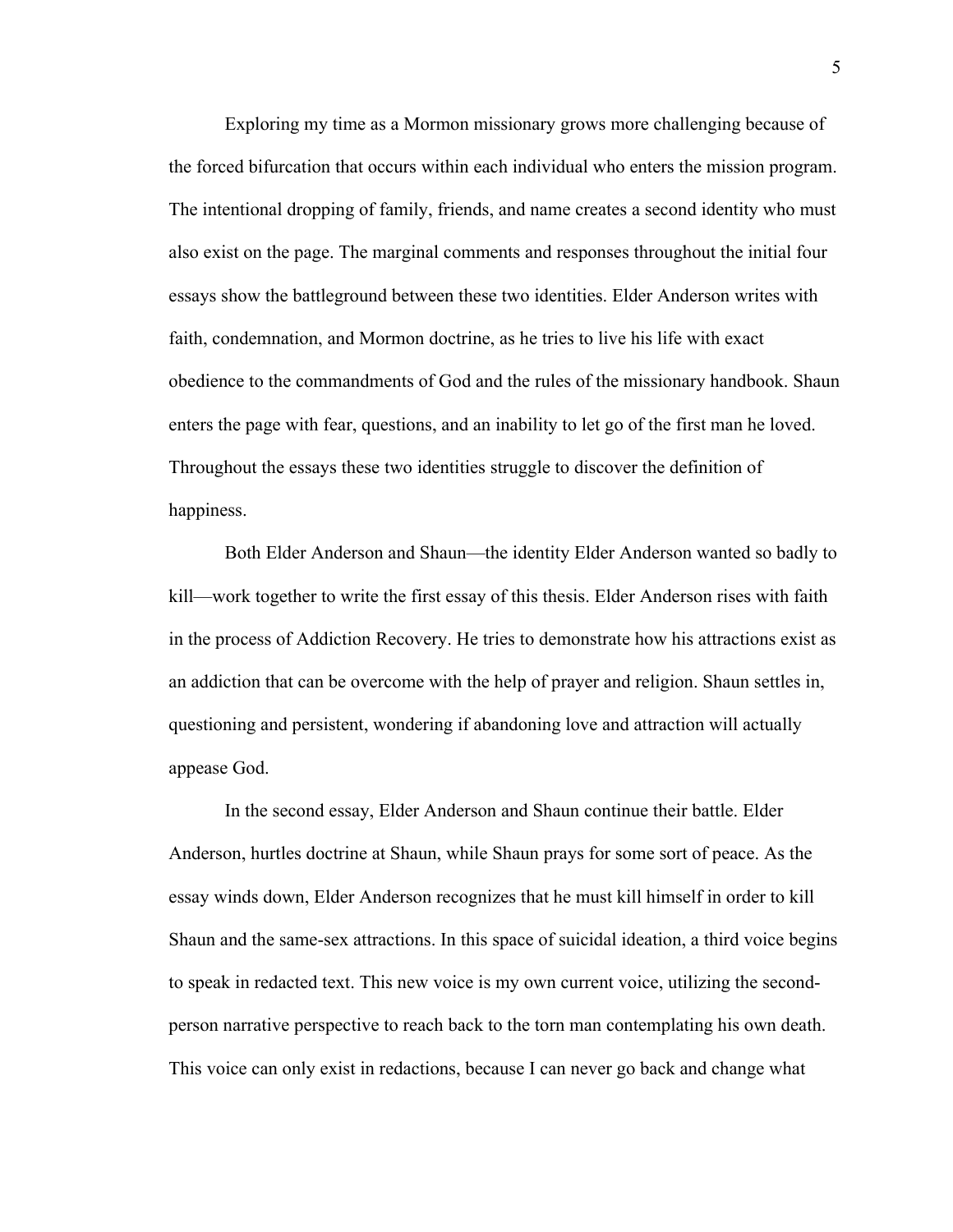happened throughout my years as a Mormon missionary. That story has happened. It is unchanging. Yet, even though this voice cannot exist, in this story, he steps in to give hope in a time when hope seemed impossible.

The third essay explores how these three voices ponder what it means to trust as survivors of abuse. The redacted voice steps in more firmly here, urging Shaun to trust in himself, as Elder Anderson works away at eroding whatever self-trust Shaun builds. At this point, Elder Anderson has survived over half of his missionary service, and both he and Shaun are starting to recognize that no changes have occurred in terms of sexuality.

As all three voices move into the fourth essay, the redacted voice begins incorporating Mormon doctrine about homosexuality to demonstrate the fact that there will never be space for any of these identities within the church. Elder Anderson begins to fade as the two years of missionary life wind down. Shaun steps in, recognizing that his time as a missionary hasn't changed any of the attractions that he wanted to. Both Elder Anderson and Shaun begin to recognize that as hard as they've fought, the Addiction Recovery Program has not and cannot change them in the ways that they want it to. As they prepare to return home, they abandon the Addiction Recovery Program.

The fifth and final essay abandons the text of the Addiction Recovery Program. The redacted voice steps out of the redactions and, still using the second-person narrative perspective, guides the recently returned missionary forward as he navigates leaving the church and leaving the man he has fallen in love with.

Several types of texts inform this work: texts written by the Mormon Church, works that experiment with form, memoirs written about childhood sexual assault and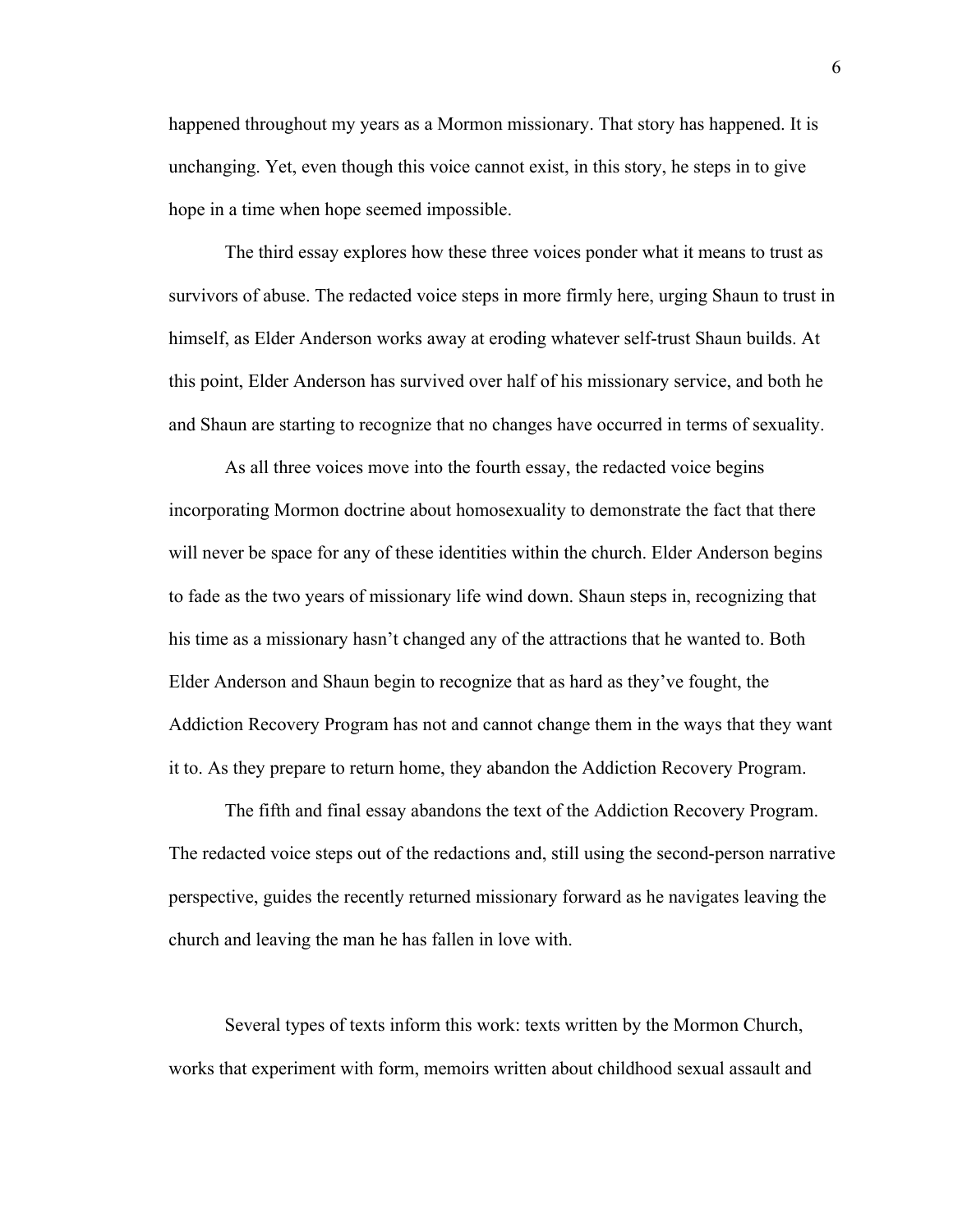works by survivors of Conversion therapy. This collection of essays could not exist without the texts written by the Mormon Church. However harmful the practices of the Mormon Church can be for queer individuals, my story, documented in my journals, planners, and annotated study materials—*Preach My Gospel, The Book of Mormon, The Holy Bible,* etc.—tell a more complicated story. Each time I wrote about President Cook in my journals and in my Addiction Recovery Program workbook, the words express admiration for his kindness. My aim with using the Mormon texts has been to hold an institution accountable for the pain it has created within its queer members. However, this work does not seek to condemn the individuals who reached out to me with love and kindness, despite the teachings of the institution.

The first four essays rely on the borrowed form of the Addiction Recovery Program workbook. This form grows into a structural metaphor that acts as confinement for my experience. However, the confinement allows my work to grow. Because I rely on the form of the Addiction Recovery Program workbook, I invite readers to import what they already know about addiction recovery. This understanding of addiction recovery allows reader to understand from the beginning that the tools I work with will not be effective in changing my sexuality. In order to understand what makes a structural metaphor essay, I studied the works in *The Shell Game*, a collection of hermit crab essays compiled and edited by Kim Adrian.

The most difficult part of this work was balancing each of my three distinct identities. The battle between Elder Anderson and Shaun was easy enough to convey, but it took several drafts to balance the addition of my present voice, and demonstrate that this voice acts as a new and separate voice. The decision to include redactions came from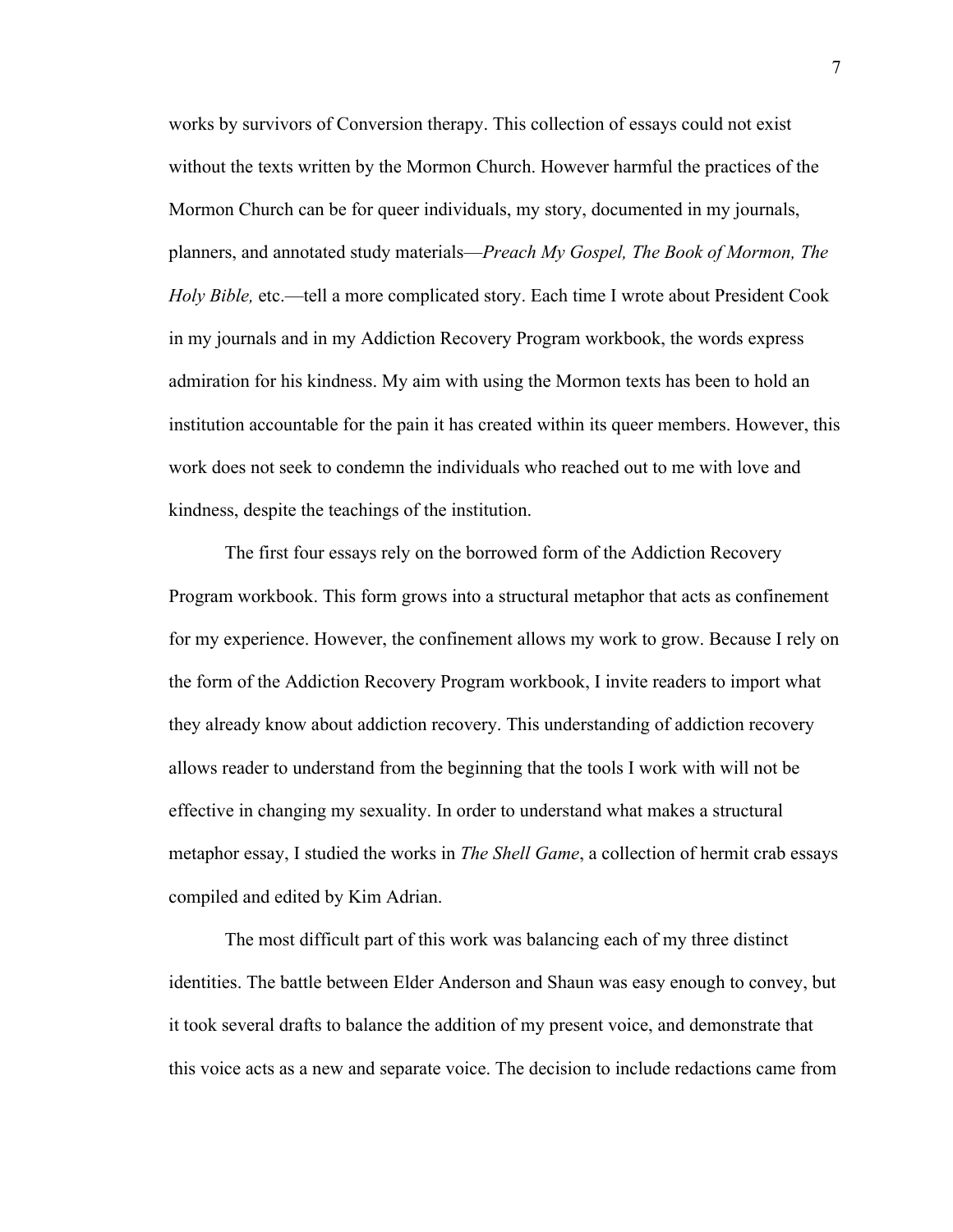Genevieve Turkett's lyric essay entitled "Bodily Violence as Seen in Reaction to Stress in Adolescents." Turkett's essay utilizes the borrowed form of a court recording where she must rely on redactions in order to include herself in a space that cannot contain her. Her redacted text demonstrates that her voice cannot enter the text, no matter how hard she tries. In a section of Ryan Van Meter's *If You Knew Then What I Know Now,* Van Meter shifts to a second-person voice in order to try to reach a younger version of himself. This essay inspired the move to the second-person in my thesis, as I address a younger version of myself.

Writing about my own experiences with childhood sexual abuse, required research into how others have written about their own experiences. Martin Moran's *The Tricky Part* helped me shape the work surrounding my own experience. Moran's work explores and disproves connections between his sexuality and his childhood abuse. The third and fourth essays of my thesis take up this question of connection between adult sexuality and childhood abuse. During my mission, two of the most important voices in my life—President Cook and my mother—explicitly explained to me that my sexuality resulted from the abuse that I experienced as a child. However, as I began to study the Addiction Recovery Program as a missionary, I could not persuade myself of the connection. Ultimately, my own writing follows Moran's example to argue against the connection between childhood abuse and sexuality.

Most importantly, my work adds to the conversation surrounding conversion therapy, inspired by Garrard Conley's *Boy Erased* and Peter Gajdic's *The Inheritance of Shame*. Each of these memoirs explore the devastation conversion therapy creates in the lives of queer individuals. From *Boy Erased,* I learned how to write with focus on